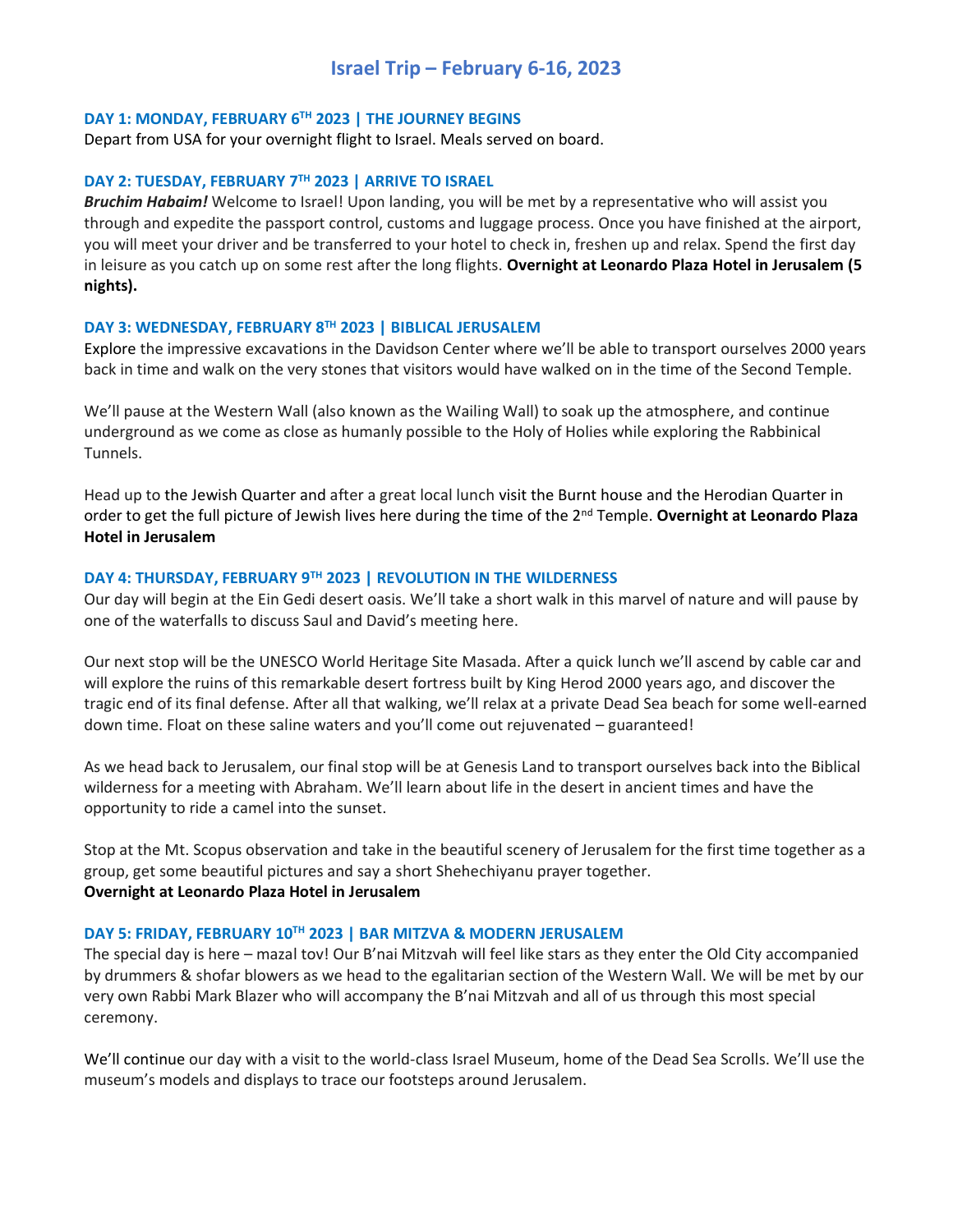# **Israel Trip – February 6-16, 2023**

Our day ends with a special visit to Yad Vashem, Israel's national Holocaust Memorial. Here we'll participate in a special program designed especially for a day like this as we adopt Jewish teens from the time of the Holocaust and embark on a unique journey through time and space.

Following a break at the hotel to shower and change, in the evening return to the Western Wall plaza to experience the joyous 'Receiving the Shabbat' Jewish prayer service. Continue for a traditional Shabbat dinner at the hotel led by Rabbi Mark Blazer. **Overnight at the Leonardo Plaza in Jerusalem.**

# **DAY 6: SATURDAY, FEBRUARY 11 TH 2023 | SHABBAT IN JERUSALEM**

Shabbat in Jerusalem is special. Start the morning later by attending prayers at the close by Hebrew Union College, followed by lunch.

Enjoy the rest of the day in leisure.

Optional: Those who wish may join a walking tour of the Muslim & Christian quarters of the Old City followed by a short visit to Bethlehem.

As Evening approaches, gather as a group and enjoy a joyous Havdalah ceremony followed by an evening out to the Ben Yehuda street or the Machne Yehuda Market. **Overnight at the Leonardo Plaza in Jerusalem.**

# **DAY 7: SUNDAY, FEBRUARY 12TH 2023 | HEADING NORTH**

Following check out, drive north through the Jordan valley, part of which is in the West bank. We'll use the driving time to get a better understanding of the political situation in the West Bank and Israel's relationship with Jordan.

Visit the ancient Greco-Roman city of Beit-She'an and witness the amazing theatre, markets and bathhouses available here. This used to be one of the largest cities in this area and played a major role during the Jewish Great Revolt.

Continue to Tiberias and visit the Tomb of Rabbi Maimonides as we learn more about one of the most famous Rabbis in history. End the day with a visit to the famed Hamat Tiberias and the ancient synagogue discovered on site. Witness how Judaism adjusts to the foreign rule of the time. **Overnight at the Leonardo Plaza in Tiberias (3 nights).**

# **DAY 8: MONDAY, FEBRUARY 13TH 2023 | SPIRITUALITY IN NORTHERN ISRAEL**

We'll begin our day at Tzippori, the former Roman capital of the Galilee. We'll walk its ancient stones and marvel at its stunning mosaics. Tzippori plays an important role in Judaism as the home of the codification of the Mishnah (the Jewish oral law).

Continue our day with a visit to Safed (Tzfat), one of Judaism's four holy cities. We'll wander its ancient alleyways and discover the secrets of the Kabbalah (Jewish Mysticism) which developed here 500 years ago. Expect beautiful synagogues, stunning vistas, and remarkable tales.

End the day with a relaxed boat cruise on the Sea of Galilee, enjoy an opportunity to simply be on the world lowest fresh water lake. **Overnight at the Leonardo Plaza in Tiberias (3 nights).**

# **DAY 9: TUESDAY, FEBRUARY 14TH 2023| NORTHERN BORDERS NOW & THEN**

We'll begin with a visit to Capernaum, where a young Rabbi named Jesus made his home following his expulsion from Nazareth. We'll see the house it is believe he lived in, and the ruins of a remarkable synagogue.